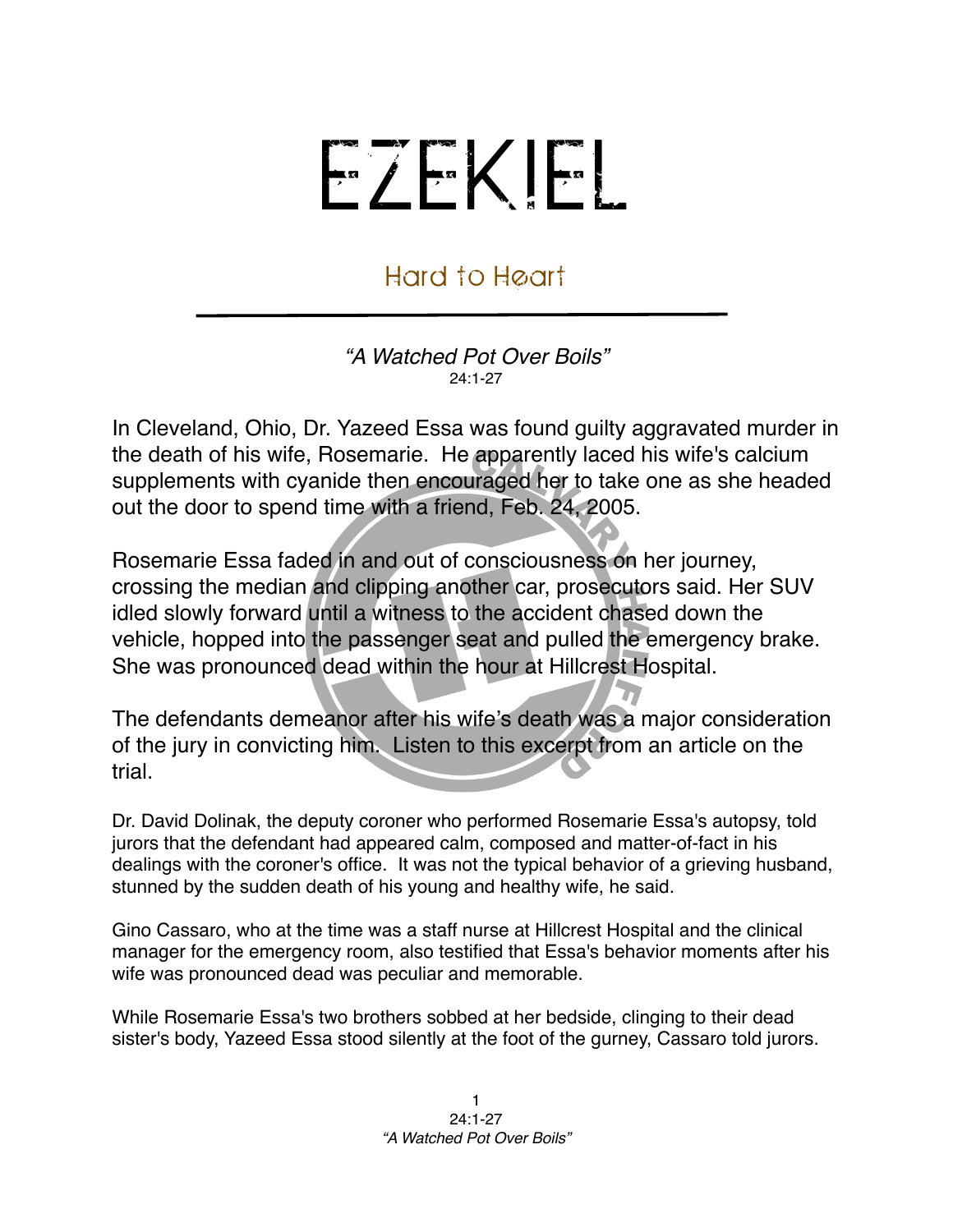Cassaro recalled that Essa's arms were crossed and he watched the outpouring of grief without reaction. Then he approached one of his brothers-in-law, Cassaro said, tapped him on the shoulder, and said, "Let's go."

I wonder what they would have thought about Ezekiel's demeanor. The prophet's wife is going to die suddenly. Ezekiel will go to work the next day. More than that, he won't practice any of the normal behaviors of a grieving spouse in the Jewish culture.

Ah, but this is Ezekiel we're talking about and of course there was more going on. Let's see why he acted the way he did.

Ezekiel 24:1 Again, in the ninth year, in the tenth month, on the tenth day of the month, the word of the Lord came to me, saying,

Ezekiel 24:2 "Son of man, write down the name of the day, this very day - the king of Babylon started his siege against Jerusalem this very day.

Chapters twenty through twenty-three occur during the seventh year of King Jehoichin's captivity. Chapter twenty-four is two years later, in the ninth year after the deportation of Jews to Babylon in 597BC. It's somewhere near January of 588BC.

It was a historic day. It was the day that God began to fulfill His discipline against Jerusalem, the day her demise and destruction were set into motion.

It was also a historic day for Ezekiel. Up to now his audience of exiles held out hope that God would spare Jerusalem. Thus they did not believe and heed Ezekiel's prophecies to the contrary.

The Word we share with people is true without giving them any proof. Don't get me wrong; **there is proof aplenty.** Creation is proof; so is fulfilled prophecy; so is the testimony of a transformed life. The irrefutable resurrection of Jesus Christ from the dead is proof.

You know what I mean. You share with someone and because a miracle doesn't happen right in front of them they act like you have no proof.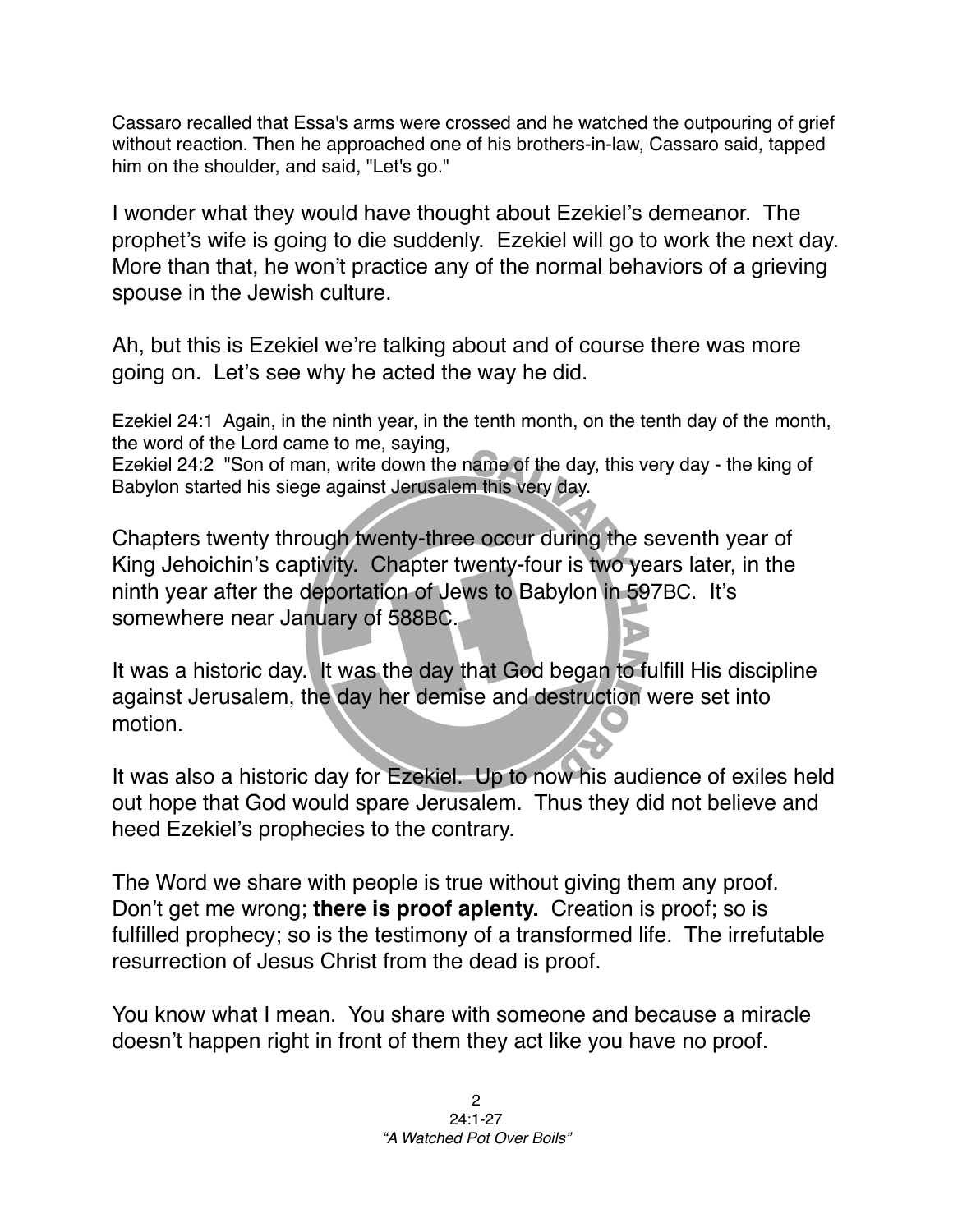- Proof is coming, coming pretty quickly in the form of the Great Tribulation.
- Proof is coming imminently in the form of the resurrection and rapture of the church.

Mean time, remain confident in the infallible, the inspired, the inerrant, the authoritative Word.

Ezekiel 24:3 And utter a parable to the rebellious house, and say to them, 'Thus says the Lord God: "Put on a pot, set it on, And also pour water into it.

Ezekiel 24:4 Gather pieces of meat in it, Every good piece, The thigh and the shoulder. Fill it with choice cuts;

Ezekiel 24:5 Take the choice of the flock. Also pile fuel bones under it, Make it boil well, And let the cuts simmer in it."

More prop-prophesying for Ezekiel. This time he puts on a boil! Probably in front of his house, he goes through what would be the normal activities of preparing a one-pot supper.

His cooking skills, however, let you know that there was an illustration at hand.

Ezekiel 24:6 'Therefore thus says the Lord God: "Woe to the bloody city, To the pot whose scum is in it, And whose scum is not gone from it! Bring it out piece by piece, On which no lot has fallen.

Ezekiel 24:7 For her blood is in her midst; She set it on top of a rock; She did not pour it on the ground, To cover it with dust.

Ezekiel 24:8 That it may raise up fury and take vengeance, I have set her blood on top of a rock, That it may not be covered."

He used a "pot whose scum [was] in it." The word translated "scum" is *rust*. It was a rusty old pot that you'd never cook with.

The pot represented the city of Jerusalem. The cuts of meat were the residents. It was a representation of the effects of the siege against them that had begun.

The discussion of "blood" has to do with the Levitical laws. Any exposed blood on the ground had to be covered with dirt as soon as possible. It was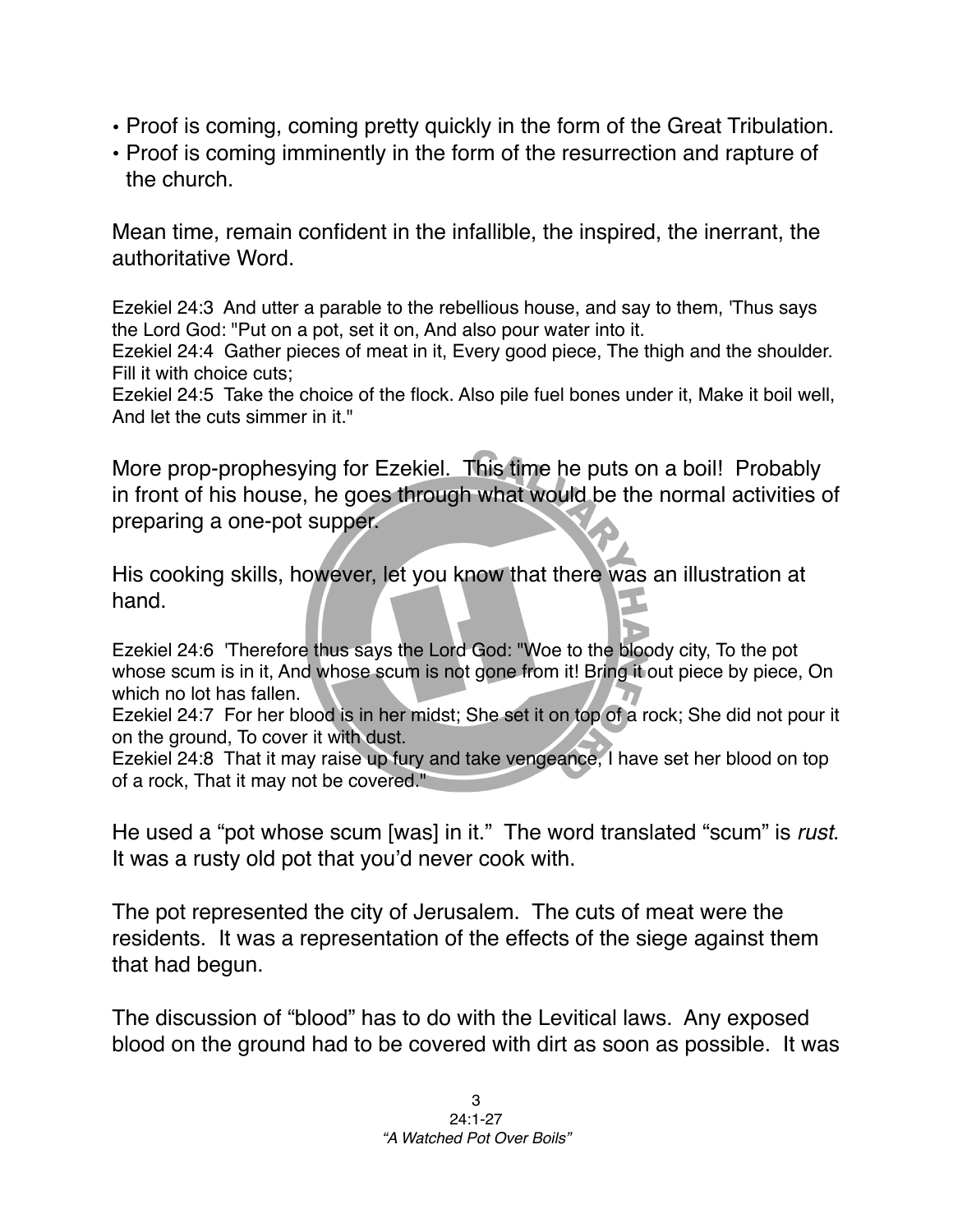one of those regulations the Jews observed that set them apart from the Gentiles.

The leaders and laity in Jerusalem had degenerated into a violent society. Lots of innocent blood was shed. Whether or not they actually left it uncovered isn't the point. Spiritually speaking, they refused to acknowledge their lawlessness.

God was going to treat them the way they treated the poor, the widow, and the orphan - by bringing violence against them. It would be like spilling blood on a rock, so it would not be absorbed, and left uncovered.

Ezekiel 24:9 'Therefore thus says the Lord God: "Woe to the bloody city! I too will make the pyre great.

Ezekiel 24:10 Heap on the wood, Kindle the fire; Cook the meat well, Mix in the spices, And let the cuts be burned up.

Ezekiel 24:11 "Then set the pot empty on the coals, That it may become hot and its bronze may burn, That its filthiness may be melted in it, That its scum may be consumed.

Ezekiel 24:12 She has grown weary with lies, And her great scum has not gone from her. Let her scum be in the fire!

Ezekiel 24:13 In your filthiness is lewdness. Because I have cleansed you, and you were not cleansed, You will not be cleansed of your filthiness anymore, Till I have caused My fury to rest upon you.

Ezekiel 24:14 I, the Lord, have spoken it; It shall come to pass, and I will do it; I will not hold back, Nor will I spare, Nor will I relent; According to your ways And according to your deeds They will judge you," Says the Lord God.<sup>1"</sup>

As the cooking demonstration continued, Ezekiel stoked the fire so that the pot itself would burn-up. It represented a total, a complete, a final destruction.

Ezekiel has been asked to do some strange things as God's prophet. He was a voluntary mute, for example, only speaking when God told him to. What he is next asked to do is in a whole other sphere of obedience.

Ezekiel 24:15 Also the word of the Lord came to me, saying,

Ezekiel 24:16 "Son of man, behold, I take away from you the desire of your eyes with one stroke; yet you shall neither mourn nor weep, nor shall your tears run down.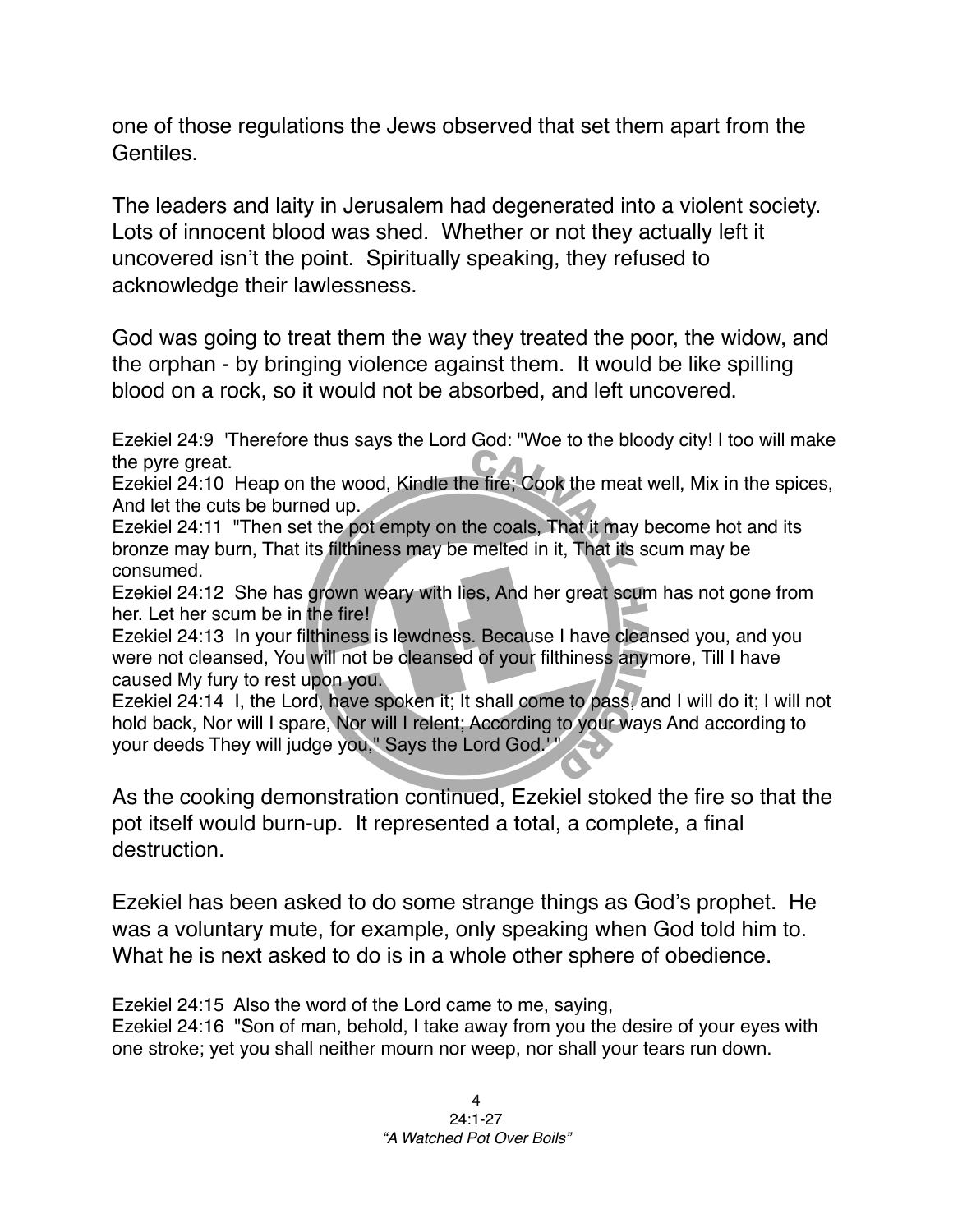Ezekiel 24:17 Sigh in silence, make no mourning for the dead; bind your turban on your head, and put your sandals on your feet; do not cover your lips, and do not eat man's bread of sorrow."

Ezekiel 24:18 So I spoke to the people in the morning, and at evening my wife died; and the next morning I did as I was commanded.

Just so we are clear about this, here is what happened. Ezekiel's wife died suddenly. He was not to mourn for her in any of the customary ways. And he was to go back to work prophesying the next morning.

Ezekiel 24:19 And the people said to me, "Will you not tell us what these things signify to us, that you behave so?"

I will say this. The Jewish exiles were more considerate than most people who observe this kind of behavior. They didn't assume that Ezekiel had murdered his wife, based on his calm demeanor.

No, they knew it was to "signify" something.

Ezekiel 24:20 Then I answered them, "The word of the Lord came to me, saying, Ezekiel 24:21 'Speak to the house of Israel, "Thus says the Lord God: 'Behold, I will profane My sanctuary, your arrogant boast, the desire of your eyes, the delight of your soul; and your sons and daughters whom you left behind shall fall by the sword. Ezekiel 24:22 And you shall do as I have done; you shall not cover your lips nor eat man's bread of sorrow.

Ezekiel 24:23 Your turbans shall be on your heads and your sandals on your feet; you shall neither mourn nor weep, but you shall pine away in your iniquities and mourn with one another.

Ezekiel 24:24 Thus Ezekiel is a sign to you; according to all that he has done you shall do; and when this comes, you shall know that I am the Lord God.' "

According to one source I read, the customary mourning for the dead was not appropriate if the individual was killed for having committed a capital offense. Ezekiel was thus representing to the Jews in exile that their relatives and countrymen in Jerusalem were being judged for their offenses and should not be mourned as if what would happen to them was a tragedy.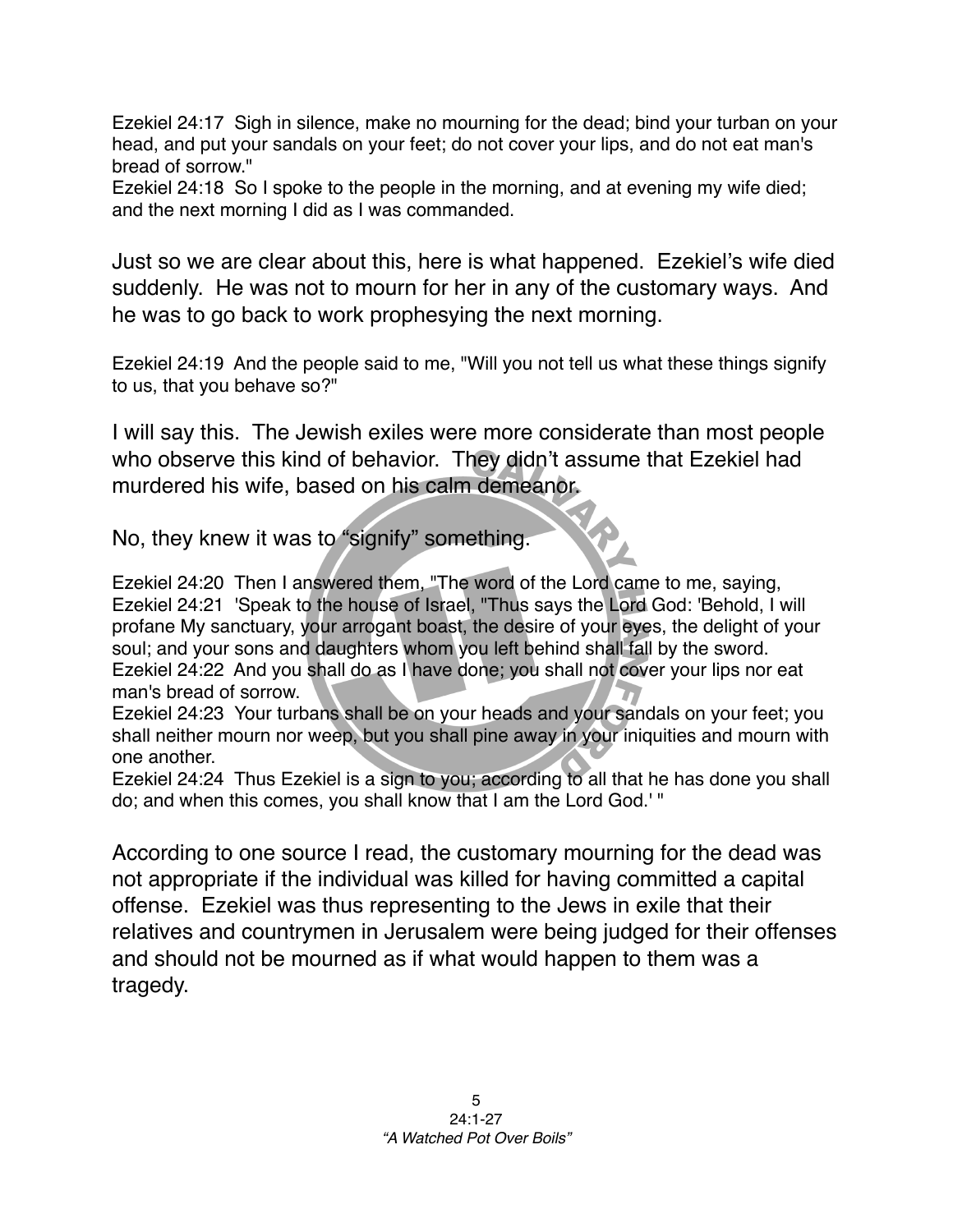The Jews were depending on God's love for His city and especially its Sanctuary to hold back judgement. They had a false trust in the external manifestations of God's covenant with them.

As long as we are on the earth in our current bodies of flesh we will have a tendency to exaggerate the importance of things that are external. We will judge ministries by their size rather than by their depth. God does bless sometimes with size, with numbers. But He also blesses when things are small, when numbers are slight.

We should listen to what is being said, examining it for the signs of grace, mercy, and truth. We should consider the example being set. Is it godly? Or is it worldly?

Notice verse twenty-four where God said, "and when this comes, you shall know that I am the Lord God."

Everything God was doing, everything He was allowing, was a discipline so His people would turn to Him. Yes, it was severe, but He had tried everything else for many, many years. They only ignored Him and plunged deeper into their sin.

When we are analyzing life, let's think more about the motive of God than His methods. His methods can seem severe. But His motive is always love.

Ezekiel 24:25 'And you, son of man - will it not be in the day when I take from them their stronghold, their joy and their glory, the desire of their eyes, and that on which they set their minds, their sons and their daughters:

Ezekiel 24:26 on that day one who escapes will come to you to let you hear it with your ears;

Ezekiel 24:27 on that day your mouth will be opened to him who has escaped; you shall speak and no longer be mute. Thus you will be a sign to them, and they shall know that I am the Lord.' "

"Your mouth will be opened." God was going to end Ezekiel's voluntary muteness. It would be a "sign" to them that God had not abandoned them. No, He was saving them the only way He could given their rebellion.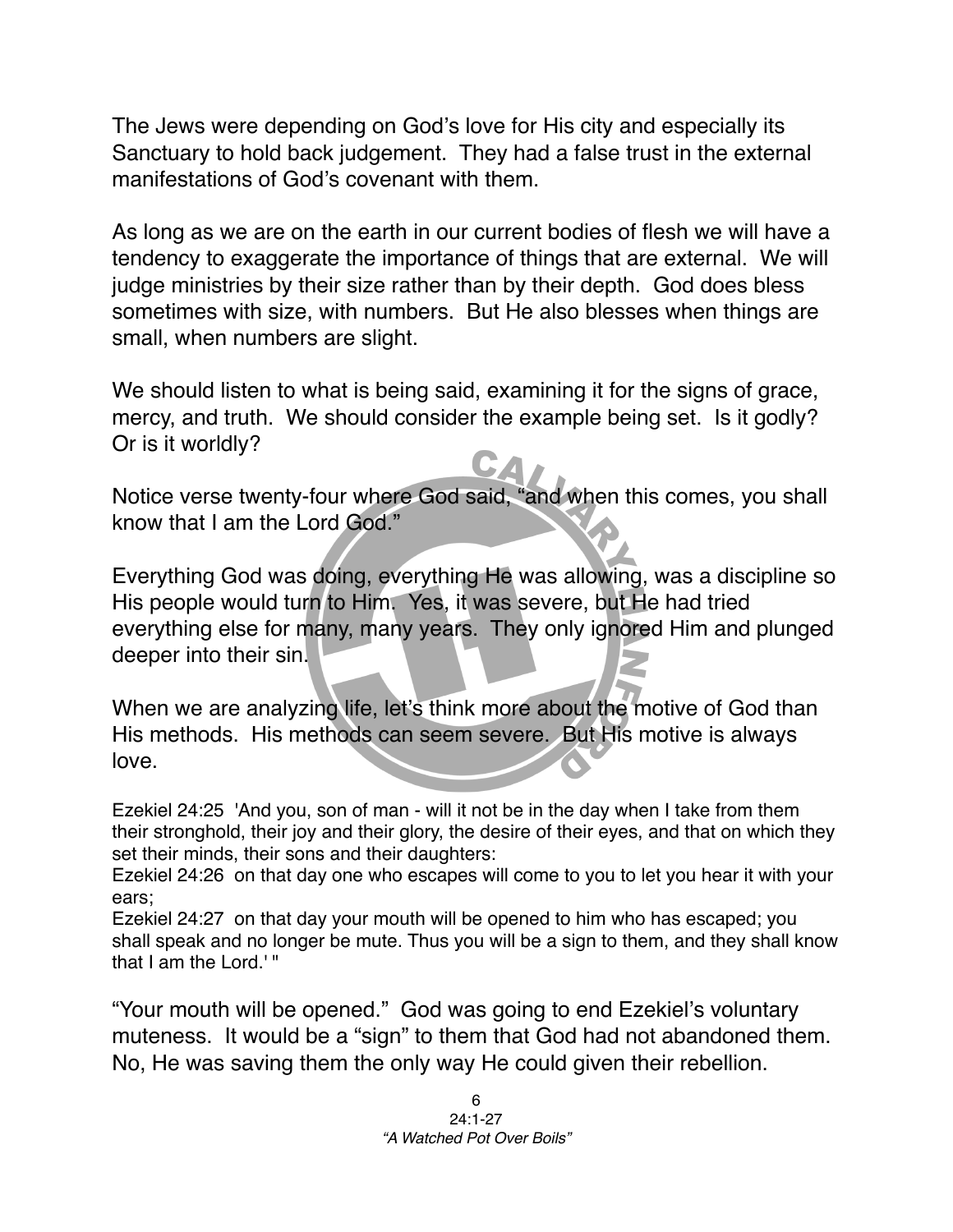Asking Ezekiel to not mourn for his beloved wife in the customary manor was severe. I mean, really; just let it set in for a moment.

It was part of the territory that came with the call to be a prophet. Great privilege was accompanied by great responsibility.

On Sunday morning I alluded to the fact that, since you are a believer, your life is no longer your own. You belong to the Lord. There is thus the potential every day for the Lord to call upon you to act or react in a way that is far from customary.

For the most part it will be things like returning blessing for cursing. It will be forgiving those who have wronged you. It will be loving your wife or showing respect to your husband.

In other words, in the normal Christian life God is already asking you to live in a way that shows responsibility to your privileges!

Sometimes it can hit close to home. Jesus once said,

Matthew 19:29 And everyone who has left houses or brothers or sisters or father or mother or wife or children or lands, for My name's sake, shall receive a hundredfold, and inherit eternal life.

The apostle Paul told the Thessalonians not to sorrow over the death of believers as if they had no hope.

Peter and James told us to not think trials are anything strange.

Fact is, discipleship *is* acting and reacting very differently than we would apart from Jesus Christ.

And, like Ezekiel, we are called to give a visual representation of what it means to know Christ. In our case we're called living letters to be read by all men.